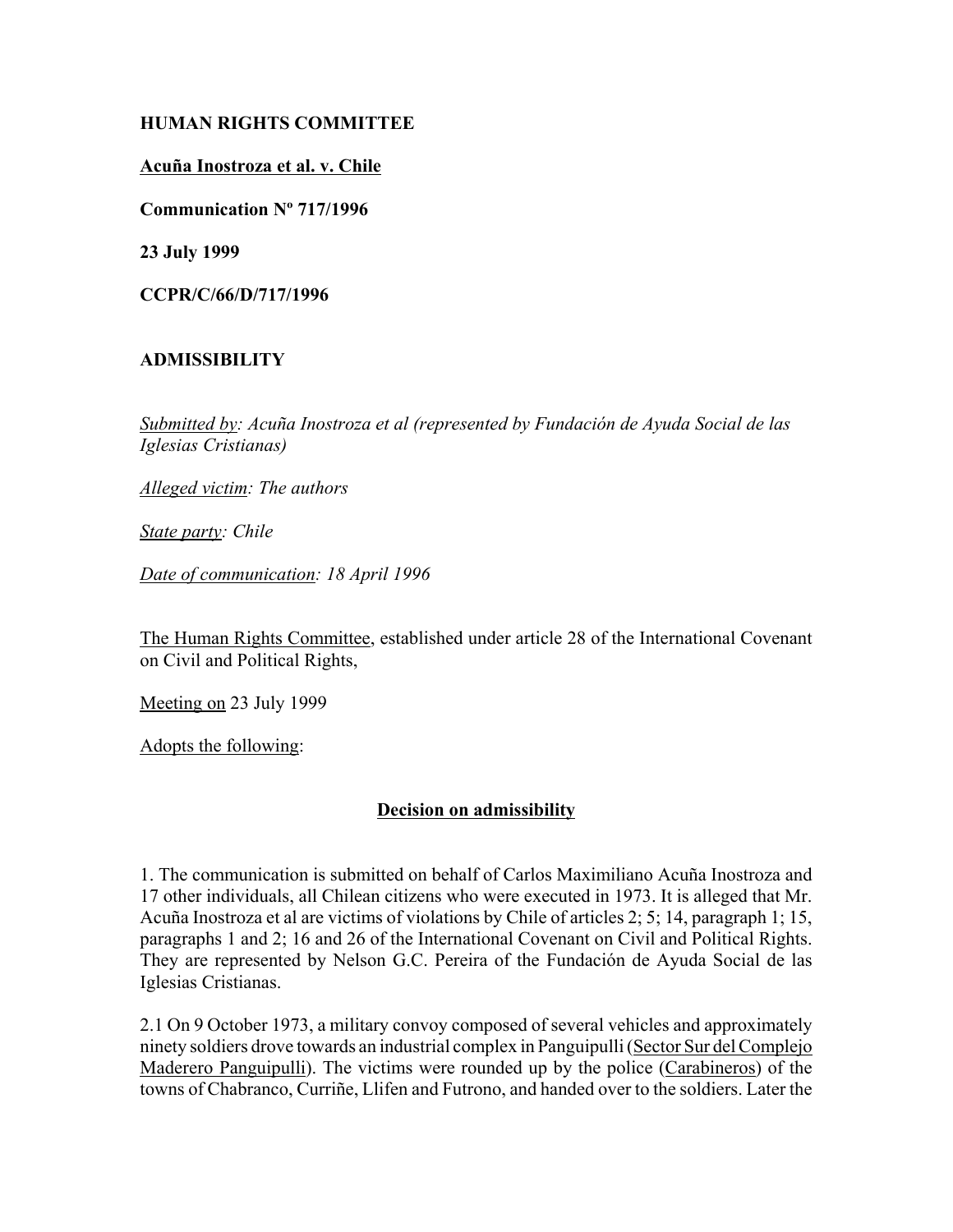same night, the authors were taken to the property of a civilian situated in the mountains. At an unknown hour, the prisoners were taken from the trucks and made to enter the house. They were then led some 500 metres away from the house, and were executed.

2.2 On 10 October 1973, a witness identified several of the victims and testified that the bodies had been mutilated. The bodies remained at the place of execution, and were covered only with leaves and branches. Only 15 days later were they buried, by soldiers, in shallow graves.

2.3 Towards the end of 1978 or early in 1979, unidentified civilians arrived at the mountain property and asked the owner to indicate the location of the graves. They dug up the graves and removed the bodies; it is unknown where they were taken to. It is known that the victims had never been judged by a military tribunal, during time of war; they were simply summarily and arbitrarily executed.

2.4 On 25 June 1990, proceedings were initiated in the Criminal Court of Los Lagos (Juzgado Criminal de Los Lagos), with a view to ascertaining the whereabouts of the victims' remains. A special investigating magistrate was nominated (Ministro en Visita extraordinaria), but proceedings were aborted by a petition of 17 August 1990 emanating from a military jurisdiction. The special investigator was ordered to cease his investigations. This was officially confirmed by a decision of 3 September 1990. On 17 January 1991, the conflict of jurisdiction was resolved by the Supreme Court in favour of the military jurisdiction.

2.5 On 24 May 1993, the 4th Military Court of Valdivia (IV Juzgado Militar de Valdivia) formally decided to discontinue the case (sobreseimiento definitivo); on 13 October 1994, the Military Court (Corte Marcial)<sup>1</sup> endorsed this decision. One of the civilian judges dissented, holding that proceedings should be re-initiated as the facts appeared to support evidence to the effect that an act of genocide had been perpetrated.

2.6 A complaint (Recurso de Queja) was then filed with the Supreme Court (Corte Suprema), on grounds of abuse of power on the part of the Military Tribunal and the Military Court, by dismissing a case under the provisions of the Amnesty Decree of 1978. On 24 October 1995, the Supreme Court dismissed the complaint.

# The complaint:

3.1 Before the Supreme Court, the case was based on violations by the Chilean authorities both of national law and international conventions. Reference was made in this context to the 1949 Geneva Conventions, in force for Chile since April 1951, under which certain illicit acts committed during an armed conflict without international dimensions, are not subject to an amnesty. In this respect, it was alleged that the events under investigation had taken place during a state of siege ("Estado de sitio en grado de 'Defensa Interna'") in Chile. Counsel alleges that by their acts, the present Chilean authorities are condoning, and have become accessories to, the acts perpetrated by the former military regime.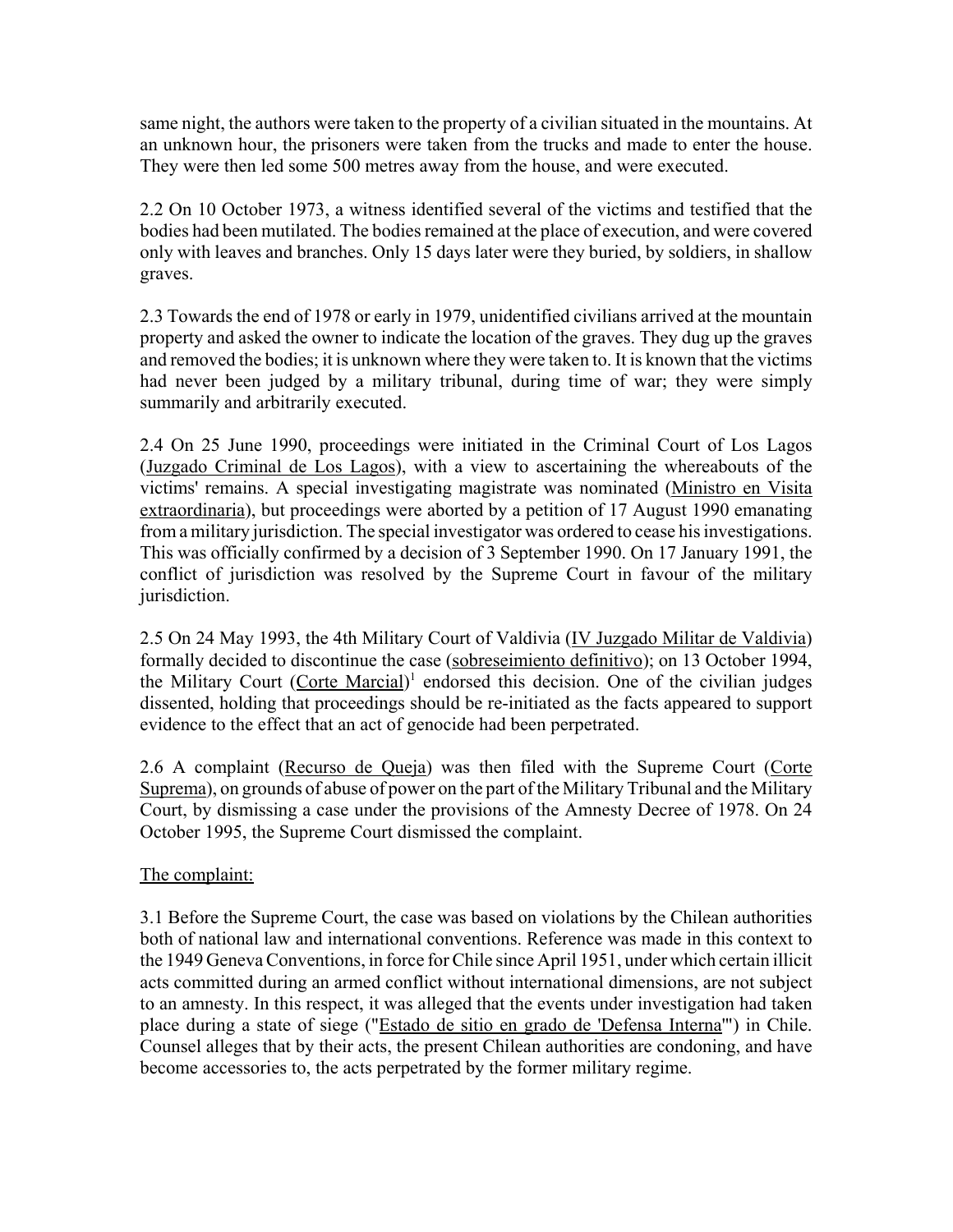3.2 It is alleged that, regardless of how the events in question may be defined, i.e. whether under the Geneva Conventions or under article 15, paragraph 2, of the Covenant, they constitute acts or omissions which, when committed, were criminal acts according to general principles of law recognised by the community of nations, and which may not be statutebarred nor unilaterally pardoned by any State. Counsel states that with the application of the amnesty law, Decree no. 2191 of 1978, Chile has accepted the impunity of those responsible for these acts. It is alleged that the State is renouncing its obligation to investigate international crimes, and to bring those responsible for them to justice and thus determine what happened to the victims. This means that fundamental rights of the authors and their families have been violated. Counsel claims a violation of article 15, paragraph 2, of the Covenant, in that criminal acts have been unilaterally and unlawfully pardoned by the State.

3.3 Counsel alleges that the application of the amnesty law No.2.191 of 1978 deprived the victims and their families of the right to justice, including the right to a fair trial and to adequate compensation for the violations of the Covenant.<sup>2</sup> Counsel further alleges a violation of article 14 of the Covenant, in that the victims and their families were not afforded access on equal terms to the courts, nor afforded the right to a fair and impartial hearing. Since the cases were remitted to the military courts, the principle of equality of arms was violated.

3.4 To counsel, the decision of the military tribunals not to investigate the victims' deaths amounts to a violation of article 16 of the Covenant, i.e. failure to recognize the victims as persons before the law.

3.5 As to the reservation entered by Chile upon ratification of the Optional Protocol in 1992, it is alleged that although the events complained of occurred prior to 11 March 1990, the decisions challenged by the present communication are the judgments of the Supreme Court of October 1995.

#### State party's observations and counsel's comments:

4.1 In submissions dated 6 December 1996, 12 February 1997 and 9 February 1998, the State party provides a detailed account of the history of the cases and of the amnesty law of 1978. It specifically concedes that the facts did occur as described by the authors. It was indeed in reaction to the serious human rights violations committed by the former military regime that former President Aylwin instituted the National Truth and Reconciliation Commission by Decree of 25 April 1990. For its report, the Commission had to set out a complete record of the human rights violations that had been brought to its attention; among these was the so-called "Baños de Chihuio" incident, during which Mr. Acuña Inostroza and the others were killed. The State party gives a detailed account of investigations into this incident.

4.2 The State party submits that the facts at the basis of the communication cannot be attributed to the constitutionally elected government(s) which succeeded the military regime. It provides a detailed account of the historical context in which large numbers of Chilean citizens disappeared and were summarily and extrajudicially executed during the period of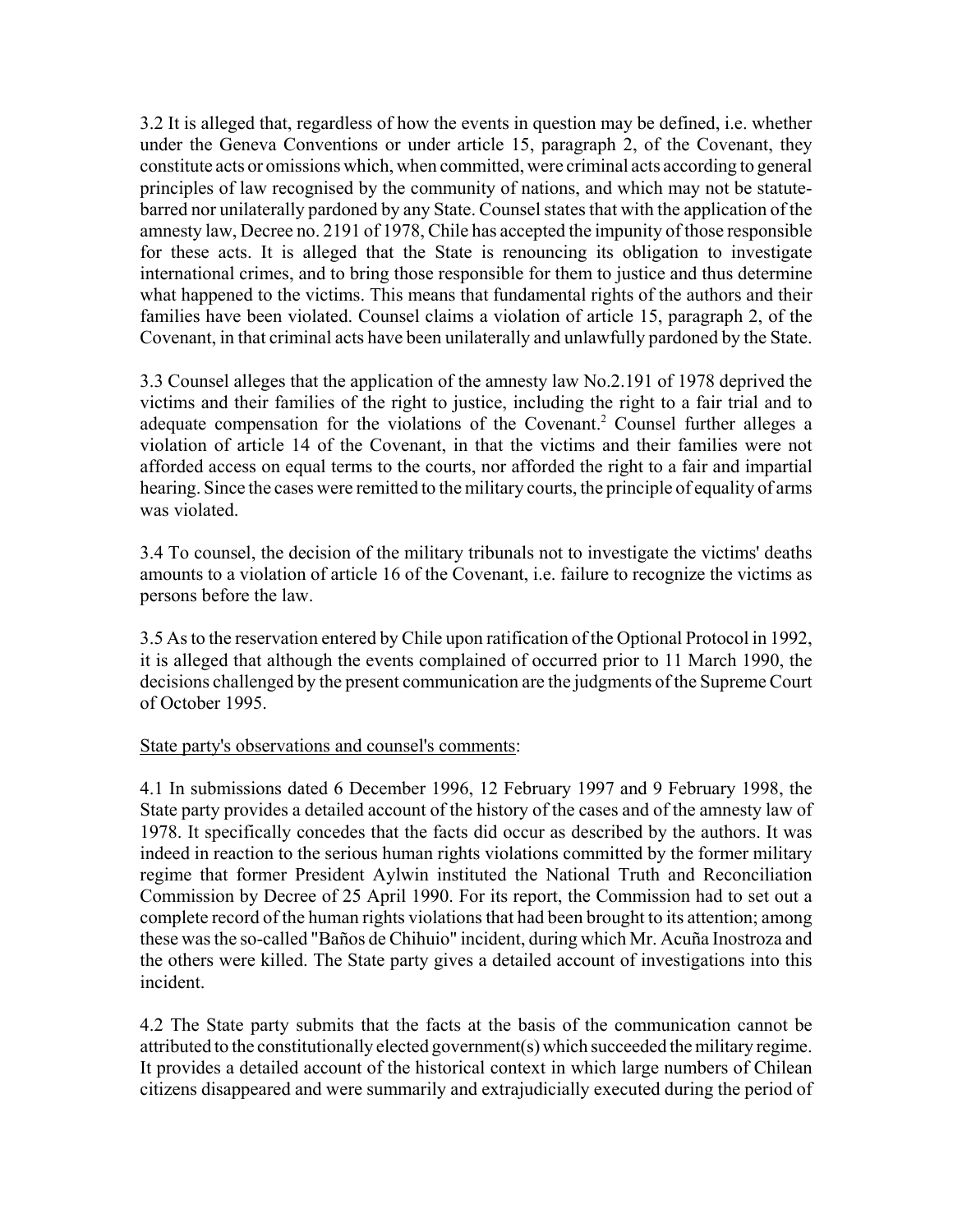the military regime.

4.3 The State party notes that it is not possible to abrogate the Amnesty Decree of 1978, and adduces reasons: first, legislative initiatives such as those relating to amnesties can only be initiated in the Senate (article 62 of the Constitution), where the Government is in a minority. Second, abrogation of the law would not necessarily have repercussions under criminal law for possible culprits, on account of the prohibition of retroactive application of criminal laws. This principle is enshrined in article 19 lit.3 of the Chilean Constitution and article 15, paragraph 1, of the Covenant. Three, the composition of the Constitutional Court. Four, the designation of the Commanders in Chief of the Armed Forces; the President of the Republic may not remove the present officers, including General Pinochet. Lastly the composition and attributions of the National Security Council (Consejo de Seguridad Nacional) restrict the attributions of the democratic authorities in all matters pertaining to internal or external national security.

4.4 The State party further observes that the existence of the amnesty law does not inhibit the continuation of criminal investigations already under way in Chilean tribunals. In this sense, the amnesty decree of 1978 may extinguish the criminal responsibility of those accused of crimes under the military regime, but it cannot in any way suspend the continuation of investigations that seek to establish what happened to individuals who were detained and later disappeared. This has been the interpretation of the decree both by the Military Court and by the Supreme Court.

4.5 The Government emphasizes that the Chilean Constitution (article 73) protects the independence of the judiciary. As such, the Executive cannot interfere with the application and the interpretation of domestic laws by the courts, even if the courts' decisions go against the interests of the Government.

4.6 With respect to the terms of the amnesty law, the State party points to the necessity to reconcile the desire for national reconciliation and pacification of society with the need to ascertain the truth of past human rights violations and to seek justice. These criteria inspired ex-President Aylwin when he set up the Truth and Reconciliation Commission. To the State party, the composition of the Commission was a model in representativity, as it included members associated with the former military regime, former judges and members of civil society, including the founder and president of the Chilean Human Rights Commission.

4.7 The State party distinguishes between an amnesty granted de facto by an authoritarian regime, by virtue of its failure to denounce or investigate massive human rights abuses or by adopting measures designed to ensure the impunity of its members, and an amnesty adopted by a constitutionally elected democratic regime. It is submitted that the constitutionally elected governments of Chile have not adopted any amnesty measures or decrees which could be considered incompatible with the provisions of the Covenant; nor have they committed any acts which would be incompatible with Chile's obligations under the Covenant.

4.8 The State party recalls that after the end of the mandate of the Truth and Reconciliation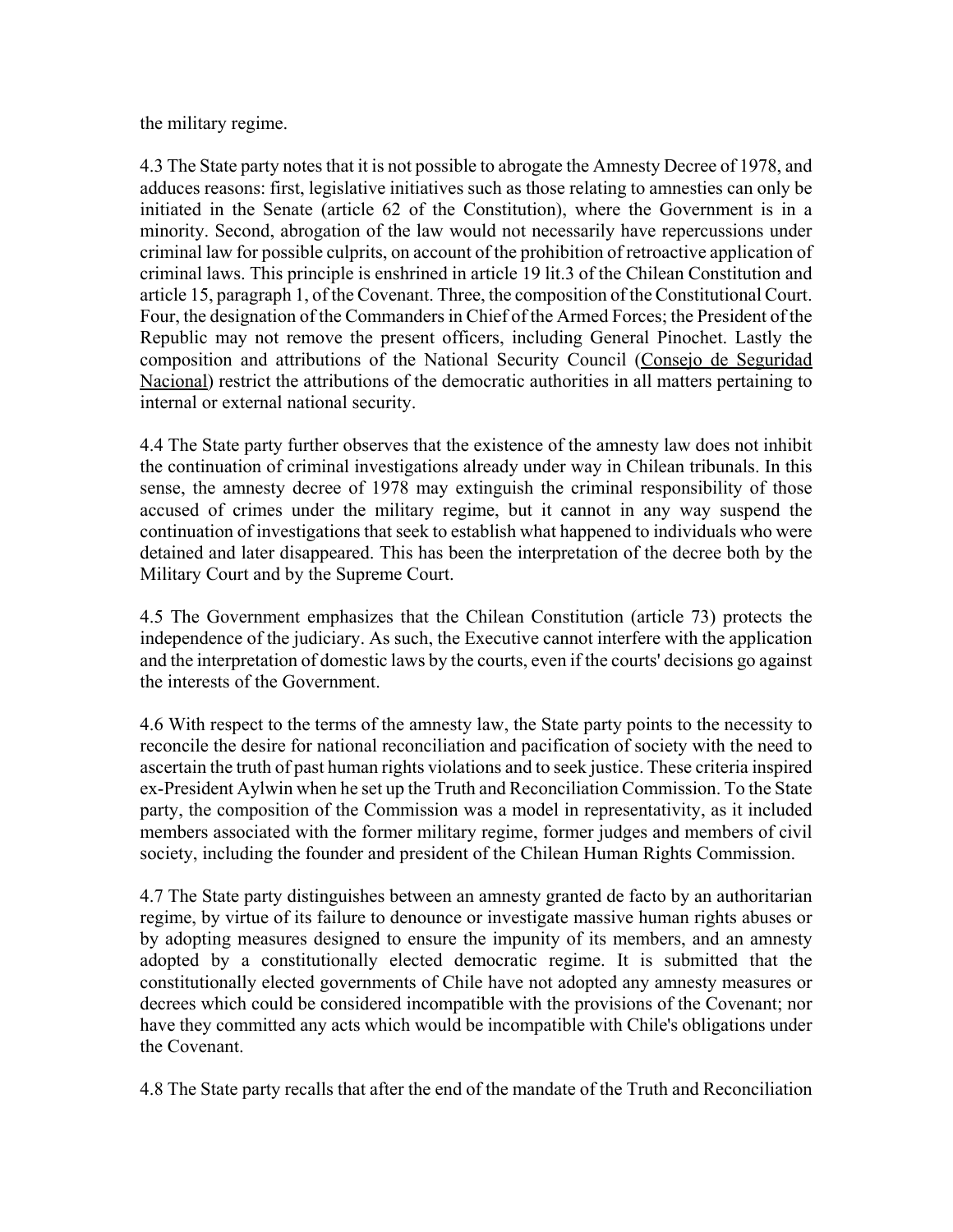Commission, another body - the so-called "*Corporación Nacional de la Verdad y Reconciliación" - continued the work of the former, thereby underlining the Government's* desire to investigate the massive violations of the former military regime. The "Corporación" Nacional" presented a detailed report to the Government in August of 1996, in which it added the cases of 899 further victims of the previous regime. This body also oversees the implementation of a policy of compensation for victims which had been recommended by the Truth and Reconciliation Commission.

4.9 The legal basis for the compensation to victims of the former military regime is Law No.19.123 of 8 February 1992, which:

\* sets up the Corporación Nacional and mandates it to promote the compensation to the victims of human rights violations, as identified in the final report of the Truth and Reconciliation Commission;

\* mandates the Corporación Nacional to continue investigations into situations and cases in respect of which the Truth and Reconciliation Commission could not determine whether they were the result of political violence;

\* fixes maximum levels for the award of compensation pensions in every case, depending on the number of beneficiaries;

\* establishes that the compensation pensions are readjustable, much like the general system of pensions;

\* grants a "compensation bonus" equivalent to 12 monthly compensation pension payments;

\* increases the pensions by the amount of monthly health insurance costs, so that all healthrelated expenditures will be borne by the State;

\* decrees that the education of children of victims of the former regime will be borne by the State, including university education;

\* lays down that the children of victims of the former regime may request to be exempted from military service.

In accordance with the above guidelines, the relatives of Mr. Acuña Inostroza and the other victims have received and are currently receiving monthly pension payments.

4.10 In the light of the above, the State party requests the Committee to find that it cannot be held responsible for the acts which are at the basis of the present communication. It solicits, moreover, a finding that the creation of the National Truth and Reconciliation Commission and the corrective measures provided for in Law No.19.123 constitute appropriate remedies within the meaning of article 2 of the Covenant.

4.11 By a further submission dated 29 July 1997, the State party reaffirms that the real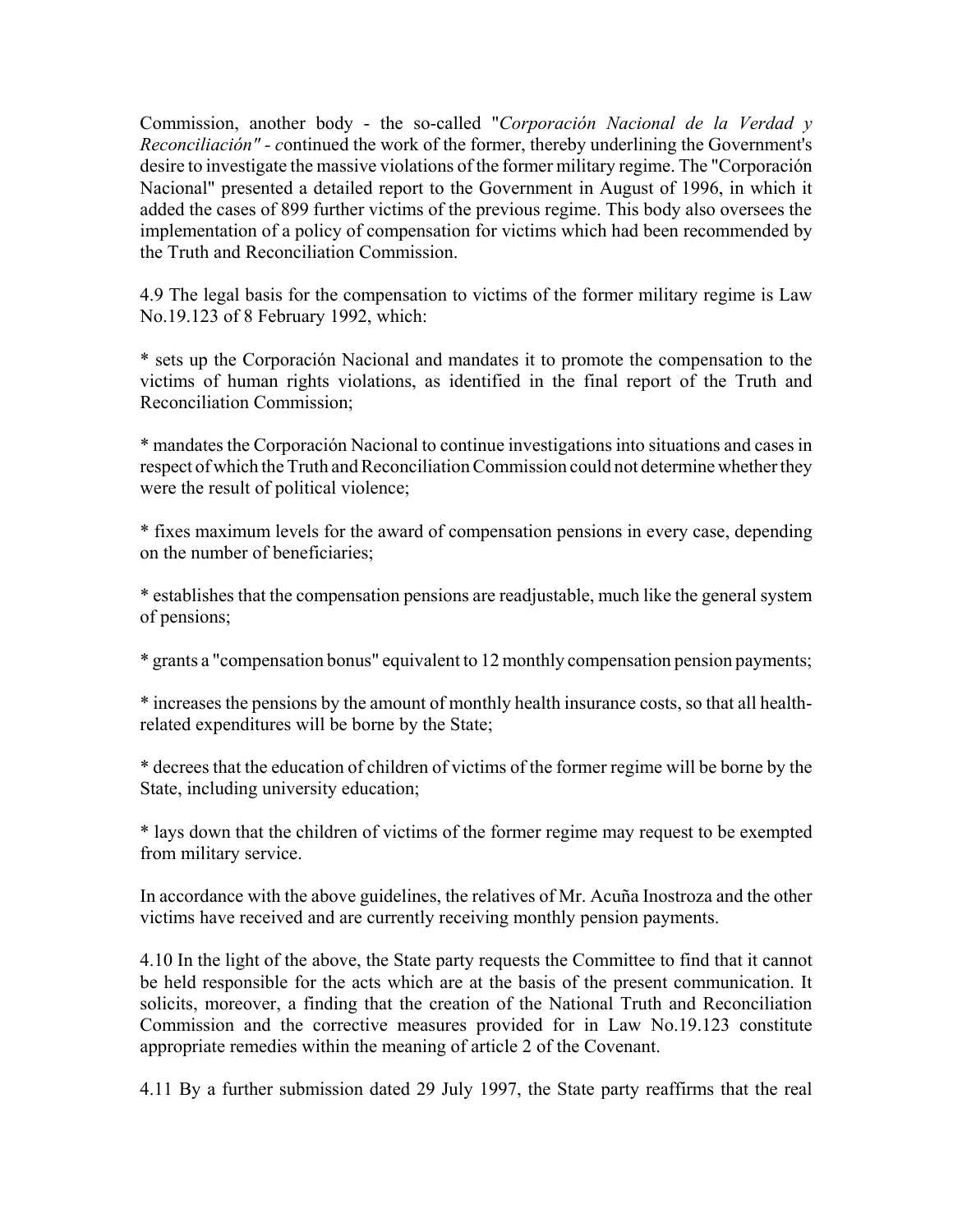obstacle to the conclusion of investigations into disappearances and summary executions such as in the authors' cases remains the Amnesty Decree of 1978 adopted by the former military government. The current Government cannot be held responsible internationally for the serious human rights violations which are at the basis of the present complaints. Everything possible to ensure that the truth be established, that justice be done and that compensation be awarded to the victims or their relatives has been undertaken by the present Government, as noted in the previous submission(s). The desire of the Government to promote respect for human rights is reflected in the ratification of several international human rights instruments since 1990, as well as the withdrawal of reservations to some international and regional human rights instruments which had been made by the military regime.

4.12 The State party further recalls that with the transition to democracy, the victims of the former regime have been able to count on the full cooperation of the authorities, with a view to recovering, within the limits of the law and the circumstances, their dignity and their rights. Reference is made to the ongoing work of the Corporación Nacional de Reparación y Reconciliación.

5.1 In his comments, counsel takes issue with several of the State party's observations. He contends that the State party's defence ignores or at the very least misconstrues Chile's obligations under international law, which are said to mandate the Government to take measures to mitigate or eliminate the effects of the amnesty decree of 1978. Article 2 of the American Convention on Human Rights and article 2, paragraph 2, of the Covenant impose a duty on the State party to take the necessary measures (by legislation, administrative or judicial action)to give effect to the rights enshrined in these instruments. To counsel, it is wrong to argue that there is no other way than to abrogate or declare null and void the 1978 amnesty decree: nothing prevents the State party from amnestying those who committed wrongs, except where the wrongs committed constitute international crimes or crimes against humanity. For counsel, the facts at the basis of the present communication fall into the latter category.

5.2 To counsel, it is equally wrong to argue that the principle of non-retroactivity of criminal laws operates against the possibility of prosecuting those deemed responsible for grave violations of human rights under the former military regime. This principle does not apply to crimes against humanity, which cannot be statute-barred. Moreover, if the application of the principle of non-retroactivity of criminal legislation operates in favour of the perpetrator but collides with other fundamental rights of the victims, such as the right to a remedy, the conflict must be solved in favour of the latter, as it derives from violations of fundamental rights, such as the right to life, to liberty or physical integrity. In other words, the perpetrator of serious crimes cannot be deemed to benefit from more rights than the victims of these crimes.

5.3 Counsel further claims that from a strictly legal point of view, the State party has, with the modification of Chile's Constitution in 1989 and with the incorporation into the domestic legal order of international and regional human rights instruments such as the American Convention on Human Rights and the Covenant, implicitly abrogated all (domestic) norms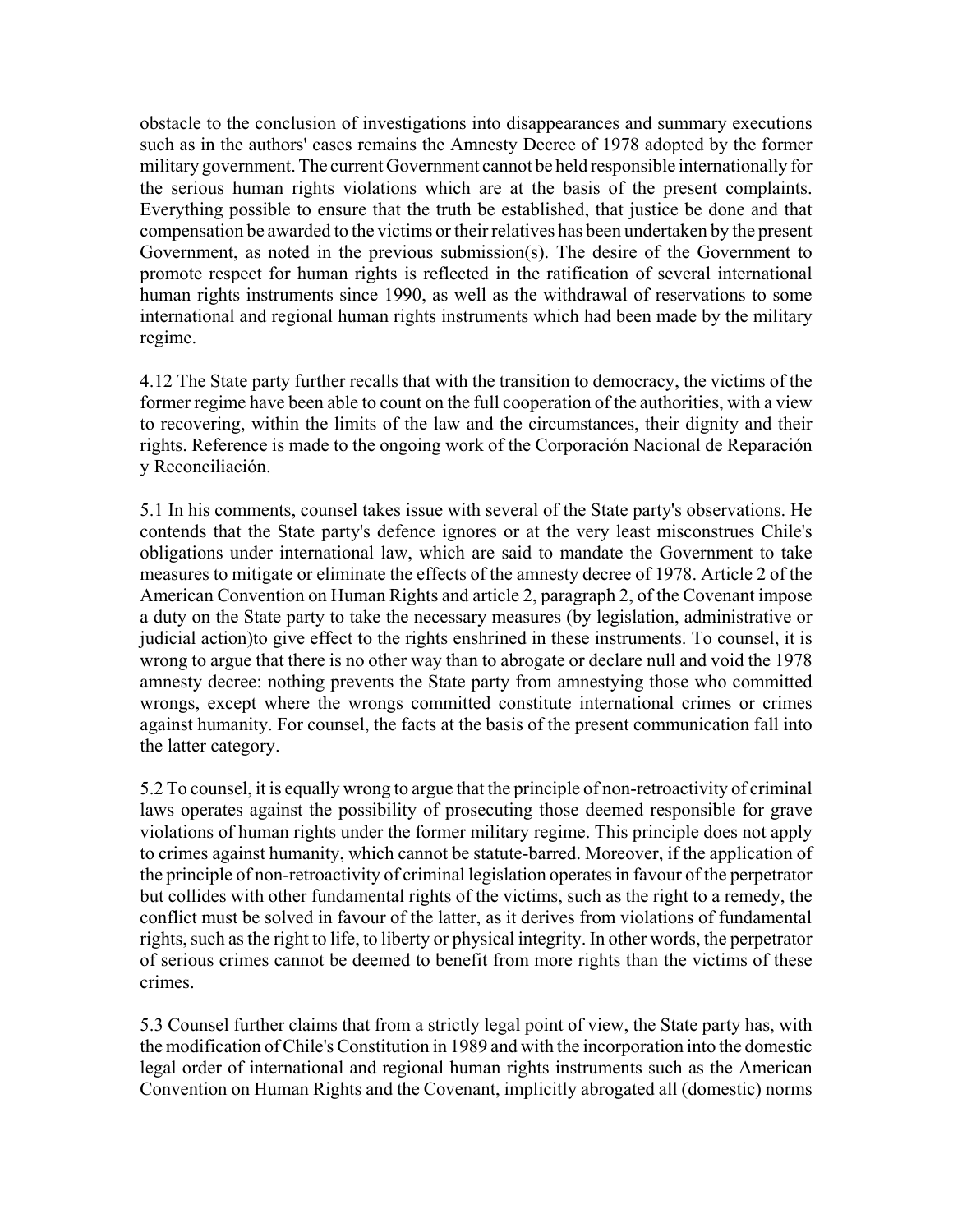incompatible with these instruments; this would include the Amnesty Decree D.L.2.191 of 1978.

5.4 In respect of the State party's argument relating to the independence of the judiciary, counsel concedes that the application of the amnesty decree and consequently the denial of appropriate remedies to the victims of the former military regime derives from acts of Chilean tribunals, in particular the military jurisdictions and the Supreme Court. However, while these organs are independent, they remain agents of the State, and their acts must therefore engage State responsibility if they are incompatible with the State party's obligations under international law. Counsel therefore considers unacceptable the State party's argument that it cannot interfere with the acts of the judiciary: no political system can justify the violation of fundamental rights by one of the branches of Government, and it would be absurd to conclude that while the executive branch of government seeks to promote adherence to international human rights standards, the judiciary may act in ways contrary to, or simply ignore, these standards.

5.5 Counsel finally argues that the State party has misleadingly adduced the conclusions of several reports and resolutions of the Inter-American Commission on Human Rights in support of its arguments. To counsel, it is clear that the Commission would hold any form of amnesty which obstructs the determination of the truth and prevents justice from being done, in areas such as enforced and involuntary disappearances and summary executions, as incompatible with and in violation of the American Convention on Human Rights.

5.6 In additional comments, counsel reiterates his allegations as summarized in paragraphs 3.2 and 3.3 above. What is at issue in the present case is not the granting of some form of compensation to victims of the former regime, but the denial of justice to them: the State party resigns itself to arguing that it cannot investigate and prosecute the crimes committed by the military regime, thereby foreclosing the possibility of any judicial remedy for the victims. To counsel, there is no better remedy than the determination of the truth, by way of judicial proceedings, and the prosecution of those held responsible for the crimes. In the instant case, this would imply ascertaining the burial sites of the victims, why they were murdered, who killed them or ordered them to be killed, and thereafter indicting and prosecuting those responsible.

5.7 Counsel adds that his interpretation of the invalidity of Amnesty Decree 2.191 of 1978, in the light of international law and the Covenant, has been endorsed by the Inter-American Commission on Human Rights in a Resolution adopted in March 1997. In this resolution, the Commission held the amnesty law to be contrary to the American Convention on Human Rights, and admonished the State party to amend its legislation accordingly. The Chilean Government was requested to continue investigations into disappearances that occurred under the former regime, and to indict, prosecute and try those held responsible. To counsel, the Commission's resolution perfectly sets out Chile's responsibility for facts and acts such as those at the basis of the present communications.

#### Admissibility considerations: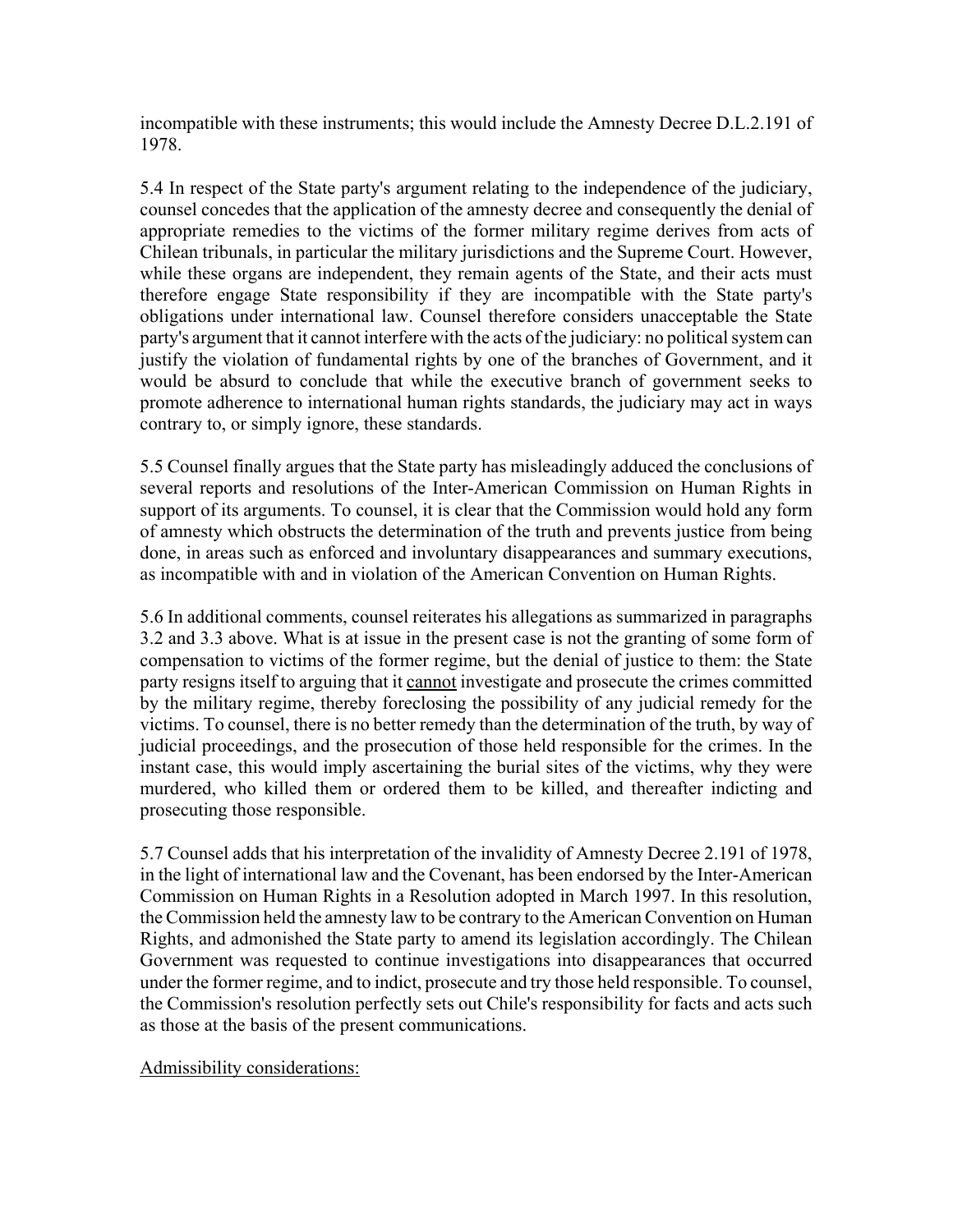6.1 Before considering any claims contained in a communication, the Human Rights Committee must, in accordance with rule 87 of its rules of procedure, decide whether or not it is admissible under the Optional Protocol to the Covenant.

6.2 The Committee notes that the State party does not explicitly challenge the admissibility of the communication, although it does point out that the events complained of by the authors, including the Amnesty Decree of 1978, occurred prior to the entry into force of the Optional Protocol for Chile, which ratified that instrument on 28 August 1992 with the following declaration: "In ratifying the competence of the Human Rights Committee to receive and consider communications from individuals, it is the understanding of the Government of Chile that this competence applies in respect of acts occurring after the entry into force for that State of the Optional Protocol or, in any event, to acts which began after 11 March 1990."

6.3 The Committee notes that the authors also challenge the judgments of the Supreme Court of Chile of 24 October 1995 denying their request for the revision of earlier adverse decisions rendered on their applications by military courts.

6.4 The Committee notes that the acts giving rise to the claims related to the deaths of the authors occurred prior to the international entry into force of the Covenant, on 23 March 1976. Hence, these claims are inadmissible *ratione temporis*. The Supreme Court judgement of 1995 cannot be regarded as a new event that could affect the rights of a person who was killed in 1973. Consequently, the communication is inadmissible under article 1 of the Optional Protocol, and the Committee does not need to examine whether the declaration made by Chile upon accessing to the Optional Protocol has to be regarded as a reservation or a mere declaration.

6.5 The question of whether the next of kin of the executed victims might have a valid claim under the Covenant notwithstanding the inadmissibility of the instant communication is not before the Committee and need not be addressed in these proceedings.

7. The Human Rights Committee therefore decides:

(a) that the communication is inadmissible;

 $\mathcal{L}_\text{max}$ 

(b) that this decision shall be communicated to the State party, and to the authors' counsel.

<sup>\*/</sup> The following members of the Committee participated in the examination of the present communication: Mr. Abdelfattah Amor, Mr. Nisuke Ando, Mr. Prafullachandra N. Bhagwati, Ms. Christine Chanet, Lord Colville, Ms. Elizabeth Evatt, Ms. Pilar Gaitán de Pombo, Mr. Eckart Klein, Mr. David Kretzmer, Mr. Rajsoomer Lallah, Mr. Martin Scheinin, Mr. Hipólito Solari Yrigoyen, Mr. Roman Wieruszewski, Mr. Maxwell Yalden and Mr. Abdallah Zakhia. Pursuant to rule 85 of the Committee's rules of procedure, Ms. Cecilia Medina Quiroga did not participate in the examination of the case.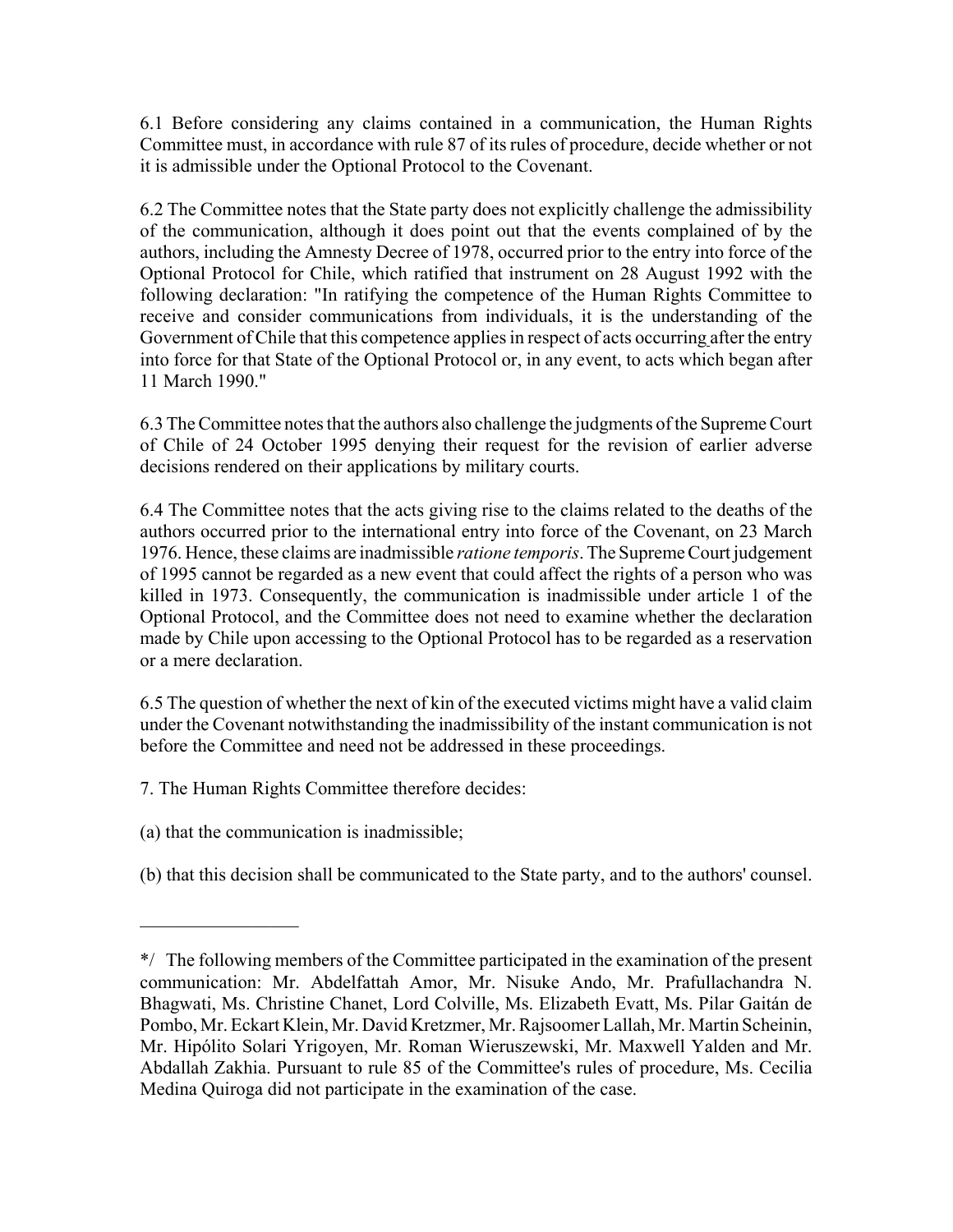\*\*/ The texts of two individual opinions are appended to the present document.

1/ Counsel explains that this Court is made up of five judges, three are officers, one each from the army, the air force and the Carabineros, the other two are civil judges from the Santiago Court of Appeal.

2/ In this respect, reference is made to the Inter-American Commission's decision in the Velasquez Rodriguez case.

[Adopted in English, French and Spanish, the English text being the original version. Subsequently to be translated also in Arabic, Chinese and Russian as part of the Committee's annual report to the General Assembly.]

# **APPENDIX**

## **Individual opinion by Committee member Hipólito Solari Yrigoyen (dissenting)**

I hold a dissenting opinion on paragraph 6.4, which should have read as folows: "With regard to the author's claim under article 16 of the Covenant, the Committee notes that the communication concerns the violation of the author's right to recognition everywhere as a person before the law, as a consequence of the lack of investigation of his whereabouts or location of the body. The Committee considers this a fundamental right to which anyone is entitled, even after his death, and one that should be protected whenever its recognition is sought. It therefore does not need to consider whether the declaration made by Chile upon accession to the Optional Protocol should be regarded as a reservation or a mere declaration, and can conclude that it is not precluded *ratione temporis* from examining the author's communication on the matter.

Regarding the claim under article 14, paragraph 1, of the Covenant, it is submitted that in the author's case the trial was not impartial in determining whether a violation of article 16 of the Covenant had occurred. The Committee considers it has been sufficiently substantiated for admissibility purposes that the author's case was not heard by an independent tribunal."

H. Solari Yrigoyen (signed)

[Done in English, French and Spanish, the Spanish text being the original version. Subsequently to be translated also into Arabic, Chinese and Russian as part of the Committee's annual report to the General Assembly.]

#### **Individual opinion by Committee member Christine Chanet**